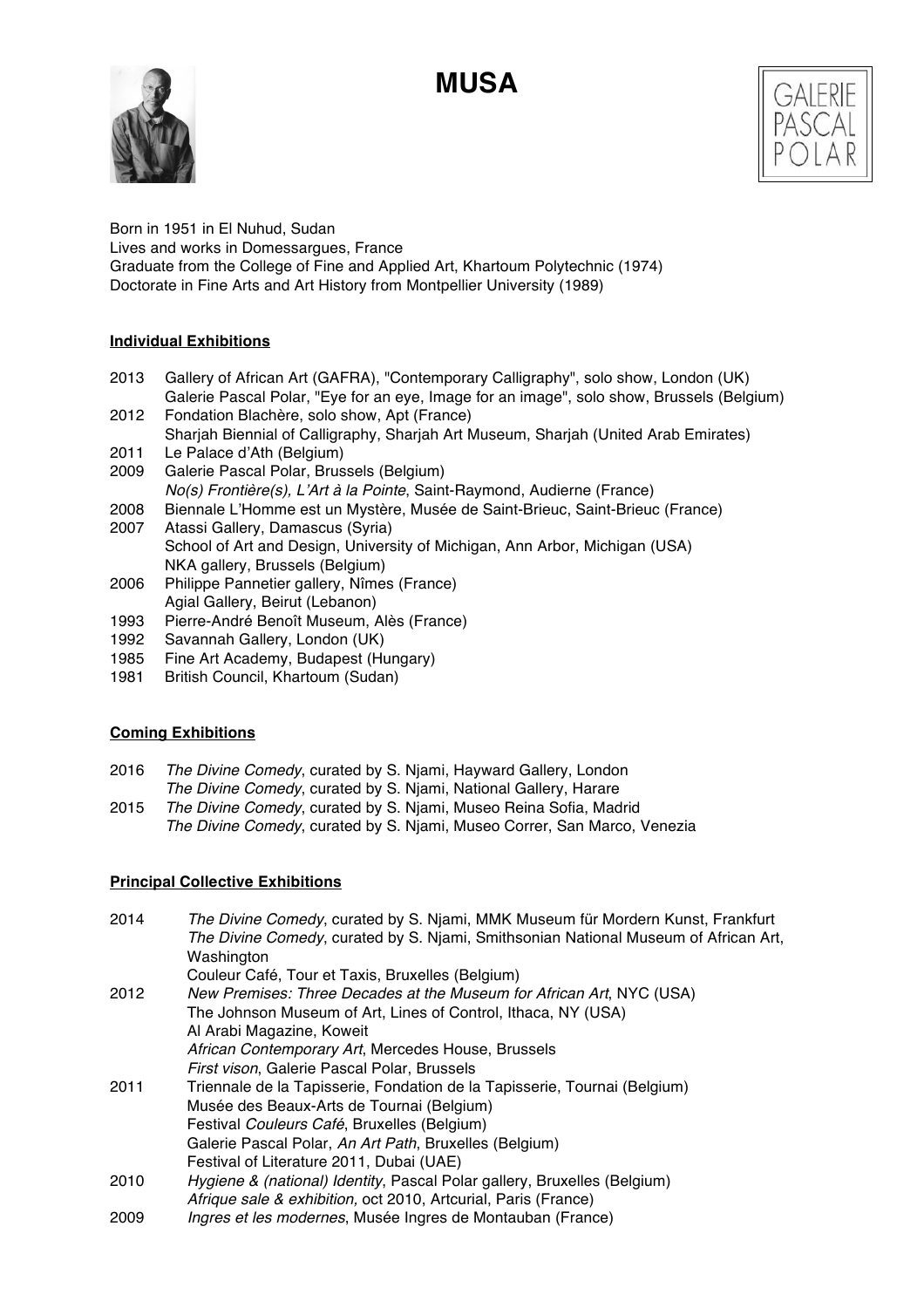|         | TYPISCH! Klischees von Juden une Anderen, Jüdisches Museums, Berlin (Germany) +                |
|---------|------------------------------------------------------------------------------------------------|
| 2008    | Jüdisches Museum, Wien (Austria)                                                               |
|         | No(s) Frontière(s), L'Art à la Pointe, Audierne (France)                                       |
|         | Black Paris, Black Bruxelles, Musée d'Ixelles (Belgium)                                        |
|         | L'Homme est un mystère #3, Musée de Saint-Brieuc (France)                                      |
|         | BLACK WOMANHOOD: Images, icons and idéologies of the african body, travelling                  |
|         | exhibit: Hood Museum of Art, Dartmouth College + Davis Museum and Cultural Center,             |
|         | Wellesley College + San Diego Museum of Art (USA)                                              |
|         | Pascal Polar Gallery, Knokke (Belgium)                                                         |
| 2005    | L'Occident vu par l'Orient, Centre de Cultura Contemporània de Barcelona (CCCB),               |
|         | Barcelona (Spain)                                                                              |
| 2004-07 | Africa Remix, travelling exhibition : Museum Kunst Palast, Düsseldorf (Germany) +              |
|         | Hayward Gallery, London (UK) + Centre Georges Pompidou, Paris (France) +                       |
|         | Johannesburg Art Gallery (South Africa) + Mori Art Museum, Tokyo (Japan)                       |
| 2003-06 | Looking both ways : Art of the Contemporary African Diaspora (with Fernando Alvim,             |
| 2003    | Ghada Amer, Oladélé Bamgboye, Allan deSouza, Kendell Geers, Moshekwa Langa, N'Dilo             |
|         | Mutima, Wangechi Mutu, Ingrid Mwangi, Yinka Shonibare, and Zineb Sidera), travelling           |
|         | exhibition, including among others : Museum for African Art, New-York (USA); The               |
|         | Peabody Essex Museum, Salem, Masachusetts (USA); Cranbrook Art Museum, Bloomfield              |
|         | Hills, Michigan (USA); Museu Calouste Gulbenkian, Lisbon (Portugal); Museum of the             |
|         | African Diaspora, SanFrancisco, California (USA);                                              |
|         | Illustrateurs Arabes de Livres pour Enfants (Illustrators of Children's Books from the Arab    |
|         | World), Institut du Monde Arabe, Paris (France)                                                |
| 1999    | Amabhuku : Illustrations d'Afrique (Amabhuku : Illustrations from Africa), Fiera del Libro per |
|         | Regazzi, Bologna, (Italy)                                                                      |
|         | Ateliers arabes, Agial Gallery, Beyrouth (Lebanon)                                             |
|         | Atassi Gallery, Damas (Syria)                                                                  |
| 1997    | Modernities and Memories, Biennale de Venise (Italy)                                           |
| 1996    | Kunstall, Malmö (Sweden)                                                                       |

- 1995 *Seven stories about african art*, Whitechapel Art Gallery, Londres (UK)
- 1993 Sharjah Biennial, Sharjah (United Arab Emirates)
- 1976 FESTAC, Lagos (Nigeria)

# **Art Fairs & Salons**

- 2009 ArtParis, (France), one man show, Pascal Polar Gallery (Belgium)
- 2010 Showoff, Paris (France), one man show by Pascal Polar Gallery (Belgium)

# **Realizations & Projects**

- 2010 Off Art Edition 2010 FIFA World Cup SA, South Africa
- 2003 Exhibition Illustrateurs arabes de livres pour enfants Arabic's World Institute Paris (France)
- 1999 Exhibition Takam Tikou International Children's Book Fair Bologne (Italy)
- 1983-86 Mise en spectacle de l'écriture. Décors calligraphiques réalisés sur scène lors de chaque spectacle chorégraphique du Ballet Naïle produit par la Compagnie « Les Garagouz ». Ce spectacle a été présenté dans une quinzaine de villes en France dont Montpellier, Paris, le Havre, Rodez et Alès, en Espagne, à Sabadell et en Algérie à Tipasa.

# **Performances – Graphic Ceremony**

- 2003 Survivors name plate cena Museum for African Art New-York (USA)
- 1998 Crucifixion 2 Johnson Museum Ithaca (USA)
- 1995 Crucifixion 1 Whitechapel Art Gallery London (UK)
- 1993 Cena africana Association « L'Art et la Manière » Castellet (France)
- Cérémonie graphique Biennale des Arts Plastiques Sharjah (United Arab Emirates) 1992 Cena africana 2 - Savannah Gallery – London (UK)
- Cena africana 1 Université de London (SOAS) London (UK)
- 1991 L'art africain de A à Zut Place de l'Abbaye Alès (France)
- Les probabilités du carré Maison des Ecrivains soudanais Khartoum (Soudan)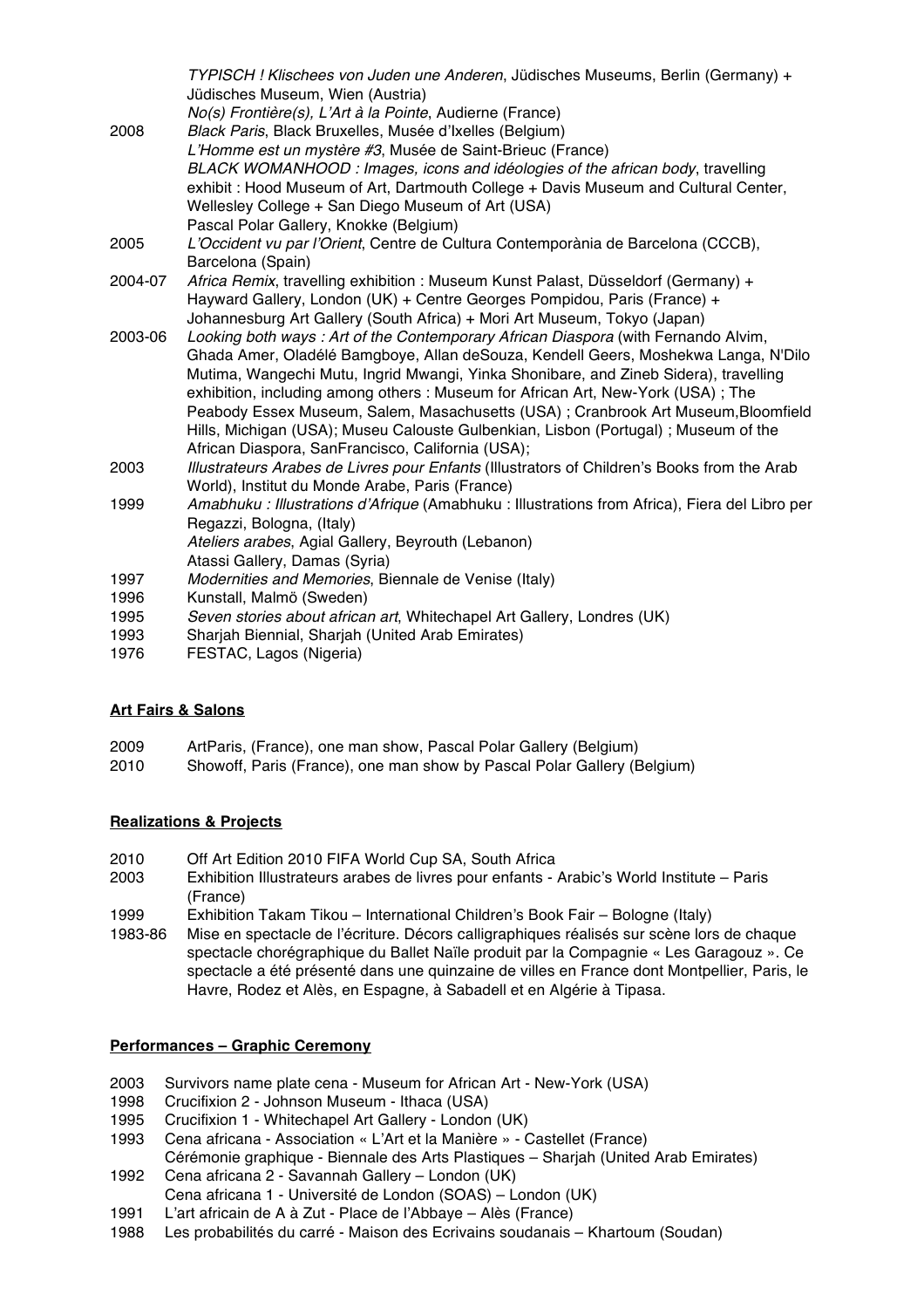#### **Monography – Individual Catalogue**

- 2013 *Entretien avec Musa,* Jean-Hubert Martin, edited by Pascal Polar gallery, Artvox edition, Brussels (Belgium)
- 2006 *Icones*, text by Simon Njami, edited by NKA gallery, Brussels (Belgium)

## **Collections**

Hood Museum of Art, Hanover (USA), Museum der Weltkulturen, Frankfurt (Germany), Matthias and Gervanne Léridon collection (France).

Private and public collectors in Sweden, France, Lebanon, Switzerland, Italy, USA, England, Germany, Belgium, Brazil, etc.

## **Bibliography**

PUBLICATIONS ON MUSA

| 2013 | Art and Textiles, Fabric as Material and Concept in Modern Art from Klimt to the Present,                                   |
|------|-----------------------------------------------------------------------------------------------------------------------------|
|      | Kunstmuseum Wolfsburg, Hatje Cantz                                                                                          |
|      | Hassan Musa, A rebours des identités, in Africadaa by Julien Crenn, février 2013                                            |
| 2012 | La tradition est un butin de guerre, in Jeune Afrique by Nicolas Michel, July 2 2012                                        |
| 2011 | le droit-fil de la couture, in Art Absolument p.74-80 by R.Faroux                                                           |
|      | United Fashion for Peace Magazine, Musa exhibit in Brussel by Elyssa Souissi                                                |
| 2009 | Contemporary African Art since 1980, Okwui Enwezor, Chika Okeke-Agulu, Damiani editions                                     |
|      | $(pp.235 + 248)$                                                                                                            |
|      | African Art in detail, Chris Spring, The British Museum Press (p.16)                                                        |
| 2008 | Typisch ! Klischees von Juden und Anderen, Jüdisches Museum Berlin, (p.60-61)                                               |
|      | Angaza Afrika: African Art now, (Musa p. 208-214), Chris Spring, Laurence King Publishing                                   |
|      | Black Paris-Black Brussels : Art et Histoire d'une diaspora de 1906 à nos jours, Musée Ixelles                              |
|      | Se défaire des clichés, in Libre Belgique, by Claude Lorent                                                                 |
|      | Hassan Musa Brouille les pistes, in Le Soir by Danielle Gillemon                                                            |
| 2007 | Musa : « Drôle de Cène ou drôle de scène ? » par J. Arrouye, in l'œil gourmand, ed. Espace                                  |
|      | Peiresc, Toulon,                                                                                                            |
| 2006 | Black-Paris : Kunst und Geschichte einer schwarzen diaspora, Peter Hammer Verlag, (p.                                       |
|      | 284-285 et p. 405-411)                                                                                                      |
|      | Créations artistiques contemporaines en pays d'Islam, sous la direction de Jocelyne Dakhlia,<br>Editions Kimé, (p. 226-227) |
|      | Icônes et pastiches de Musa, in La Libre Belgique by RP Turinne                                                             |
|      | Musa, in KunstHart                                                                                                          |
|      | Iconoclaste, in Art Antique Auction Sept.2006, Nº 374                                                                       |
| 2005 | L'art de la friche : Essai sur l'art africain contemporain, Amselle J. L. Paris, (Musa, p.95, hors-                         |
|      | texte VIII)                                                                                                                 |
|      | Images sacrées, images politiques : entretien avec H. Musa, in Africultures N°65, Oct.-Dec.                                 |
|      | Occidente visto desde Oriente, Centre de cultura contemporania de Barcelona, Diputacio                                      |
|      | Barcelona, Bancaja, (Hassan Musa : El botin de guerra occidental, p.246-249)                                                |
|      | ART 21 - Magazine Critique d'Art Contemporain N°03 - Juillet-Août                                                           |
|      | Hassan Musa ou la confusion des mondes, in Le Monde, by Philip Dagen                                                        |
|      | Africa Remix, Down Tempo, in Artpress by Cédric Vincent                                                                     |
| 2003 | Illustrateurs Arabes de livres pour enfants, Institut du Monde Arabe, Paris, (H. Musa, p.80-83)                             |
|      | The arabian canvas: A modern vision of the arab world, Central Bank of the UAE                                              |
|      | Looking both ways: Art of the contemporary african diaspora, Museum for African Art/Snoeck                                  |
|      | publishers, New-York, (H. Musa's Artafricanisme p. 114-127)                                                                 |
| 2001 | NKA – Journal of Contemporary African Art N°13-14, Printemps-Eté 2001, Africana Studies                                     |
|      | and Research Center, Cornell University (Article sur Hassan Musa : p. 106-113)                                              |
|      | Ateliers arabes : Artistes du Mashreq et du Maghreb, IXème Sommet de la Francophonie,                                       |
|      | Galerie Atassi (Damas) et Galerie Agial (Beyrouth)                                                                          |
|      | Authentic/Ex-centric: Conceptualism in Contemporary African Art, Prince Claus Fond Library                                  |
|      | (H. Musa: Graphic Ceremonies by Salah Hassan, p. 42-49)                                                                     |
| 1999 |                                                                                                                             |
|      | International Print Folio: International Print Portfolio exhibition at the Durban Art Gallery,<br>Karen Lotler              |